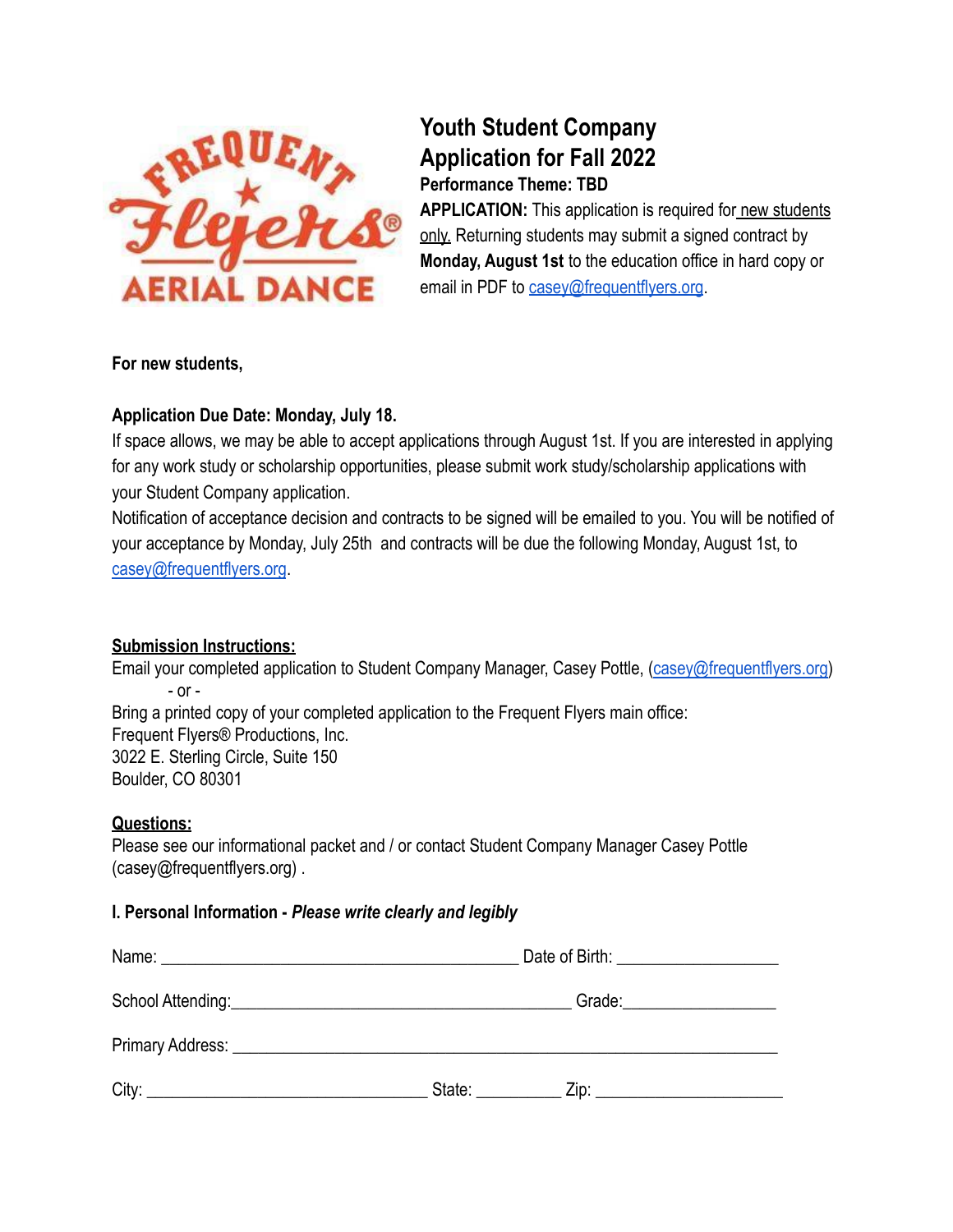| Previous movement experience (dance, yoga, sports, etc and years participated): ______________                       |     |    |  |
|----------------------------------------------------------------------------------------------------------------------|-----|----|--|
|                                                                                                                      |     |    |  |
|                                                                                                                      |     |    |  |
| Previous aerial experience (apparatus, years studied, and where (including FFP): _____________                       |     |    |  |
| <u> 1990 - Jan James James James James James James James James James James James James James James James James J</u> |     |    |  |
| <u> 1989 - Johann Stoff, amerikansk politiker (d. 1989)</u><br>Do you have any current physical injuries?            | Yes | No |  |
| If yes, please list:                                                                                                 |     |    |  |
|                                                                                                                      |     |    |  |
| Please list all of your past physical injuries, including the approx. dates they occurred.                           |     |    |  |
|                                                                                                                      |     |    |  |
|                                                                                                                      |     |    |  |
|                                                                                                                      |     |    |  |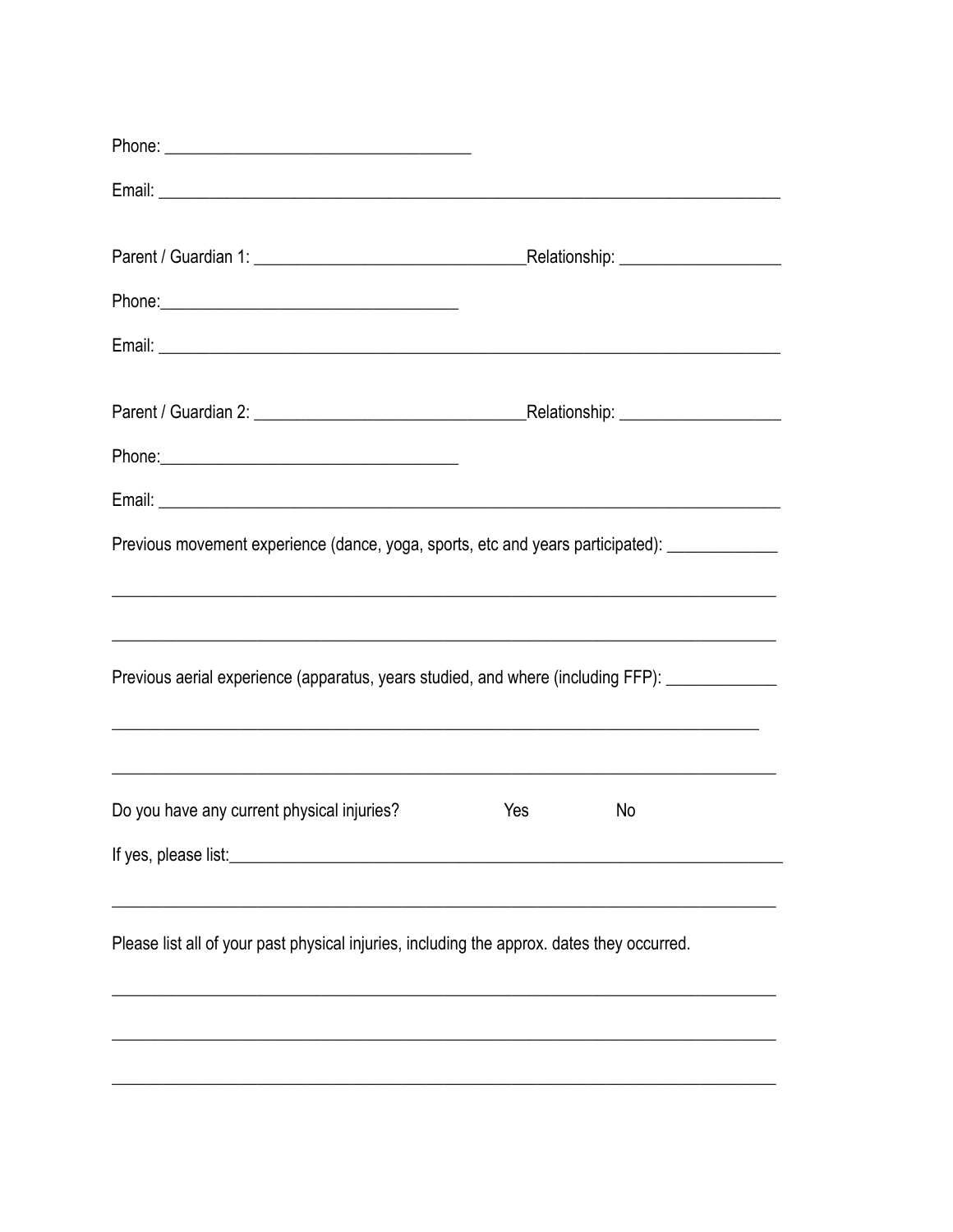|                      | Do you have any allergies (wheat, nuts, etc)?                                                                                                                                                                                                                                                       | Yes | No |  |
|----------------------|-----------------------------------------------------------------------------------------------------------------------------------------------------------------------------------------------------------------------------------------------------------------------------------------------------|-----|----|--|
| If yes, please list: |                                                                                                                                                                                                                                                                                                     |     |    |  |
|                      |                                                                                                                                                                                                                                                                                                     |     |    |  |
|                      | Parent / Guardian involvement helps bring our community together! But we also understand that you are<br>busy. If you are a parent or guardian, would you like to support StudCo through volunteer work (e.g.,<br>helping with costumes, supervising backstage during rehearsals and performances)? |     |    |  |
| Yes                  | No                                                                                                                                                                                                                                                                                                  |     |    |  |
|                      | If yes, please list some ways in which you would be interested in engaging / relevant skills:                                                                                                                                                                                                       |     |    |  |

#### **II. Eligibility and Availability**

A. Please circle one to confirm that you and your parent(s) / guardian(s) have read the informational packet: *Yes No*

\_\_\_\_\_\_\_\_\_\_\_\_\_\_\_\_\_\_\_\_\_\_\_\_\_\_\_\_\_\_\_\_\_\_\_\_\_\_\_\_\_\_\_\_\_\_\_\_\_\_\_\_\_\_\_\_\_\_\_\_\_\_\_\_\_\_\_\_\_\_\_\_\_\_\_\_\_\_

\_\_\_\_\_\_\_\_\_\_\_\_\_\_\_\_\_\_\_\_\_\_\_\_\_\_\_\_\_\_\_\_\_\_\_\_\_\_\_\_\_\_\_\_\_\_\_\_\_\_\_\_\_\_\_\_\_\_\_\_\_\_\_\_\_\_\_\_\_\_\_\_\_\_\_\_\_\_

B. Previous Experience Have you taken at least two sessions of aerial dance with Frequent Flyers in the last 6 months? *Yes No*

If NOT, please submit a short video of your work. This can be from a previous performance, class, or open gym. It does not need to be formal; we just want to see how you dance! You can submit a hard copy to the office or link to your video on YouTube or Vimeo (make sure it's not set to private):

\_\_\_\_\_\_\_\_\_\_\_\_\_\_\_\_\_\_\_\_\_\_\_\_\_\_\_\_\_\_\_\_\_\_\_\_\_\_\_\_\_\_\_\_\_\_\_\_\_\_\_\_\_\_\_\_\_\_\_\_\_\_\_\_\_\_\_\_\_\_\_\_\_\_\_\_\_\_

#### C. Financial commitment

Please confirm that you and/or your parent(s) / guardian(s) can commit financially to StudCo and are able to submit your payments by the due dates outlined in the informational packet and / or are submitting a work-study/scholarship application. Please circle all that apply:

*Yes, I can commit - No, I cannot commit - I am submitting a work-study/scholarship application*

# D. Class Attendance

1. Each company member is required to take Student Company class on Wednesdays. Please circle one to confirm that you intend to miss no more than 2 classes for the entire Spring season:

*I will miss NO more than 2 classes I will miss more than 2 classes*

Please list your known class conflicts: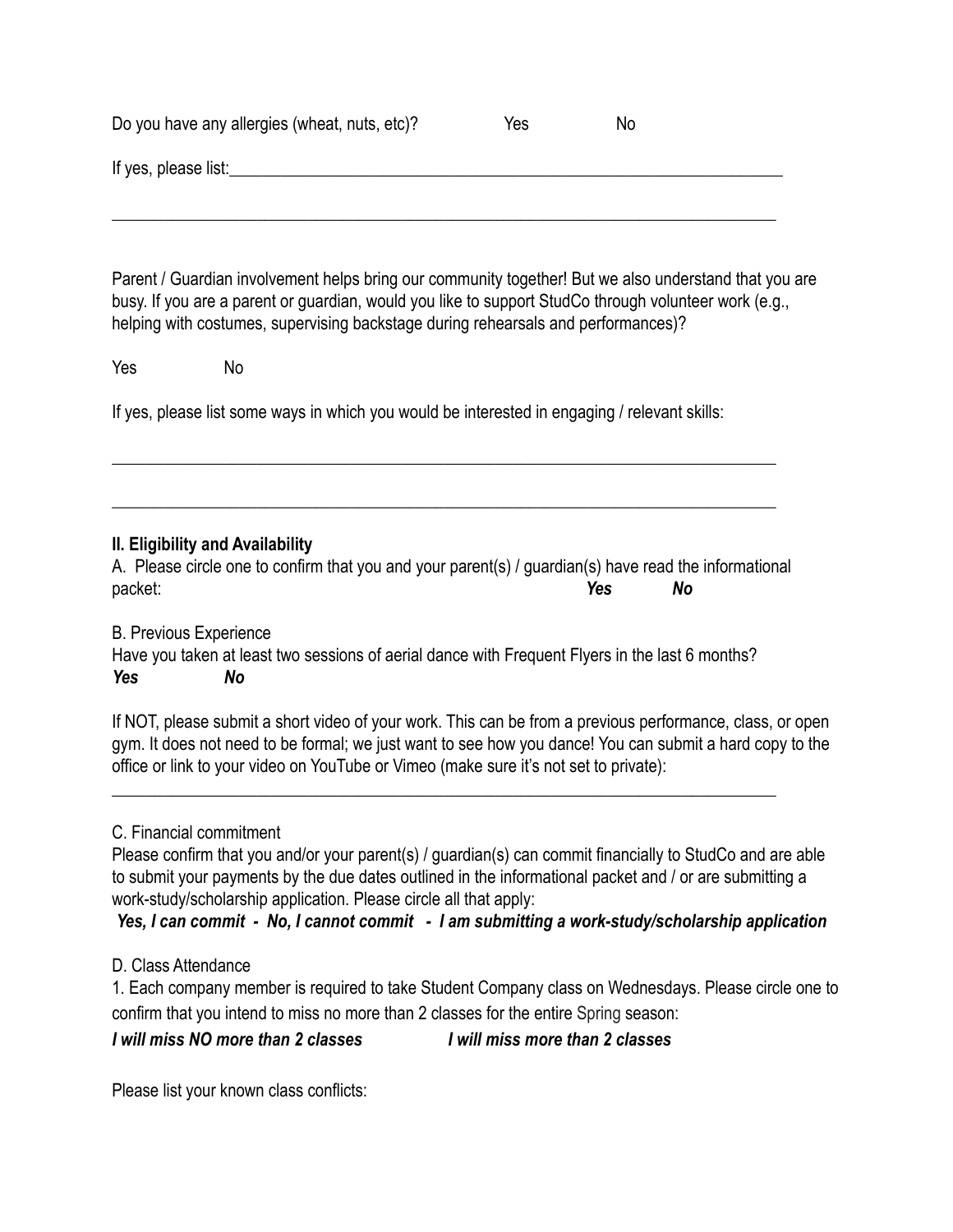2. **Additionally, we may have two 4 hour full-cast rehearsals. The full-cast rehearsal is mandatory. These dates will be communicated well in advance.**

Please circle one to confirm that you will be able to attend the longer rehearsal: *Yes No*

\_\_\_\_\_\_\_\_\_\_\_\_\_\_\_\_\_\_\_\_\_\_\_\_\_\_\_\_\_\_\_\_\_\_\_\_\_\_\_\_\_\_\_\_\_\_\_\_\_\_\_\_\_\_\_\_\_\_\_\_\_\_\_\_\_\_\_\_\_\_\_\_\_\_

\_\_\_\_\_\_\_\_\_\_\_\_\_\_\_\_\_\_\_\_\_\_\_\_\_\_\_\_\_\_\_\_\_\_\_\_\_\_\_\_\_\_\_\_\_\_\_\_\_\_\_\_\_\_\_\_\_\_\_\_\_\_\_\_\_\_\_\_\_\_\_\_\_\_

Please list your known conflicts:

3. Each company member is required to enroll in one additional aerial technique class each session (Spring 1,2,3) . Please circle one to confirm that you will commit to this requirement :

*Yes No*

E. Rehearsal / Performances Attendance at the Dairy Arts Center

Show rehearsals and the show will fall on the **week of December 12th-17th.** StudCo members will be at all rehearsals and performances.

- Wednesday, December14th: 4:30-9pm Tech (Costumes, Hair)
- Thursday, December 15th : 4:30-9pm Dress Rehearsal (Costumes, Hair, & Make Up)
- Friday, December 16th, 5pm Call, 7pm Performance
- Saturday, December 17th 12pm Call, 2pm Performance

Please confirm that you can be in attendance at all rehearsals and performances (mandatory): *Yes No*

\_\_\_\_\_\_\_\_\_\_\_\_\_\_\_\_\_\_\_\_\_\_\_\_\_\_\_\_\_\_\_\_\_\_\_\_\_\_\_\_\_\_\_\_\_\_\_\_\_\_\_\_\_\_\_\_\_\_\_\_\_\_\_\_\_\_\_\_\_\_\_\_\_\_\_\_\_\_

Please list your known conflicts anytime that week:

Please circle one to confirm that you will report all conflicts with these mandatory rehearsals to the Student Company Manager by Wednesday, August 31st. Excused absences will be considered under special circumstances. *Yes No*

F. Parent meetings / social

Please circle one to confirm if your parent(s) / guardian(s) will be at the parent / guardian meeting Wednesday, August 31st 6:45-7:30

*Yes No*